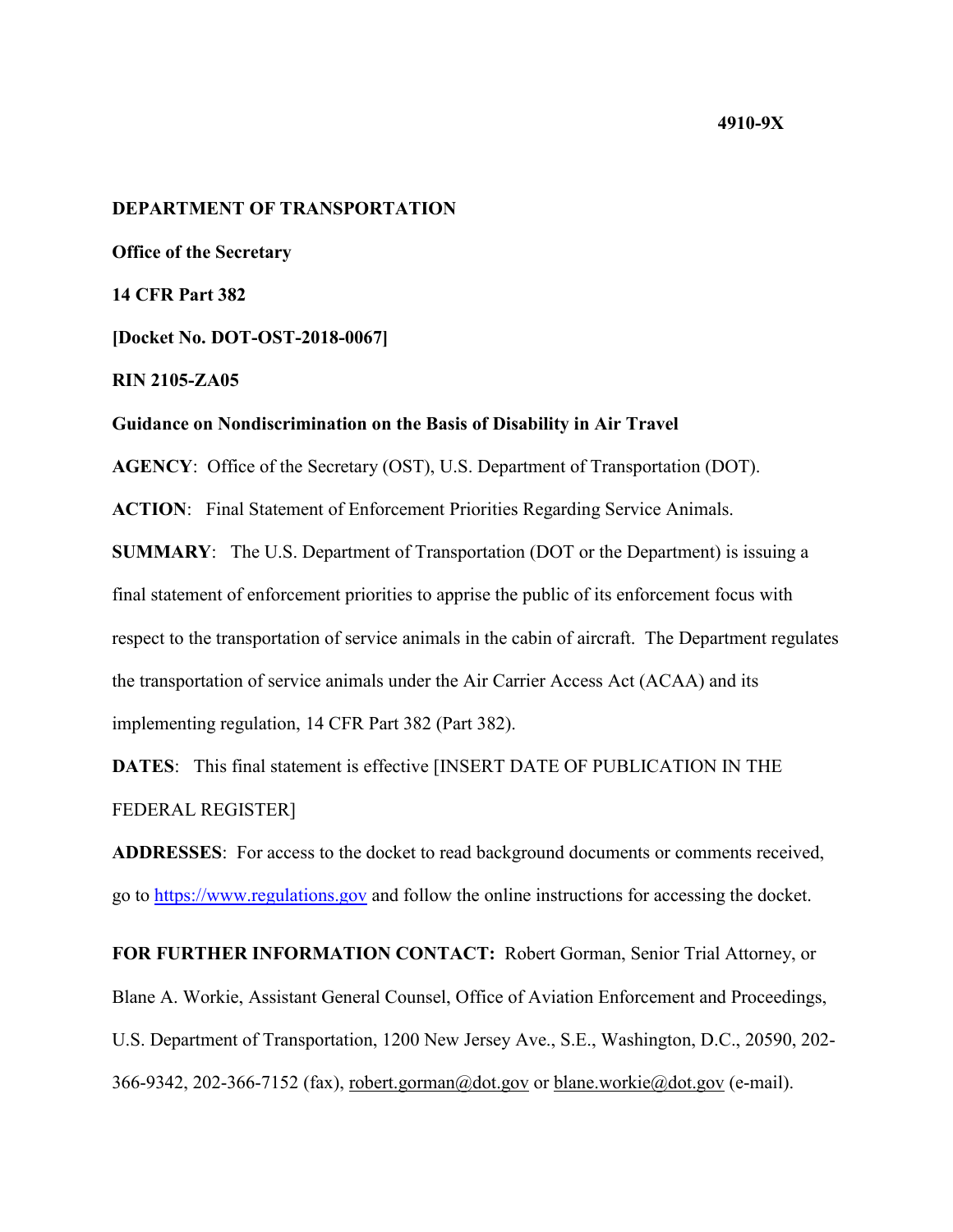# **Final Statement of Enforcement Priorities**

The purpose of this Final Statement is to provide the public with greater transparency with respect to the Enforcement Office's interpretation of existing requirements and its exercise of enforcement discretion surrounding service animals. Our enforcement efforts will be focused on clear violations of the current rule that have the potential to impact adversely the largest number of persons. These determinations will be made on a case-by-case basis.

This guidance is not legally binding in its own right and will not be relied on by the Department as a separate basis for affirmative enforcement or other administrative penalty. Conformity with this guidance (as distinct from existing statutes and regulations at Part 382) is voluntary only, and nonconformity will not affect rights and obligations under existing statutes and regulations.

- 1. **Species and Breed Restrictions.** The Enforcement Office intends to use available resources to ensure that dogs, cats, and miniature horses are accepted for transport. Airline policies that categorically refuse transport to all service animals that are not dogs, cats, or miniature horses violate the current disability regulation. Categorical restrictions on dog breeds are inconsistent with Part 382 and the Department's enforcement priorities. Airlines will not be subject to enforcement action if they continue to deny transport to snakes, other reptiles, ferrets, rodents, and spiders; however, airlines will remain subject to potential enforcement action if they categorically refuse to transport other animals.
- **2. Number Restrictions.** We will focus our enforcement efforts on ensuring that airlines are not restricting passengers from traveling with one ESA and a total of three service animals if needed. Airlines may not impose categorical restrictions on the total number of service animals to be transported in the aircraft cabin.

25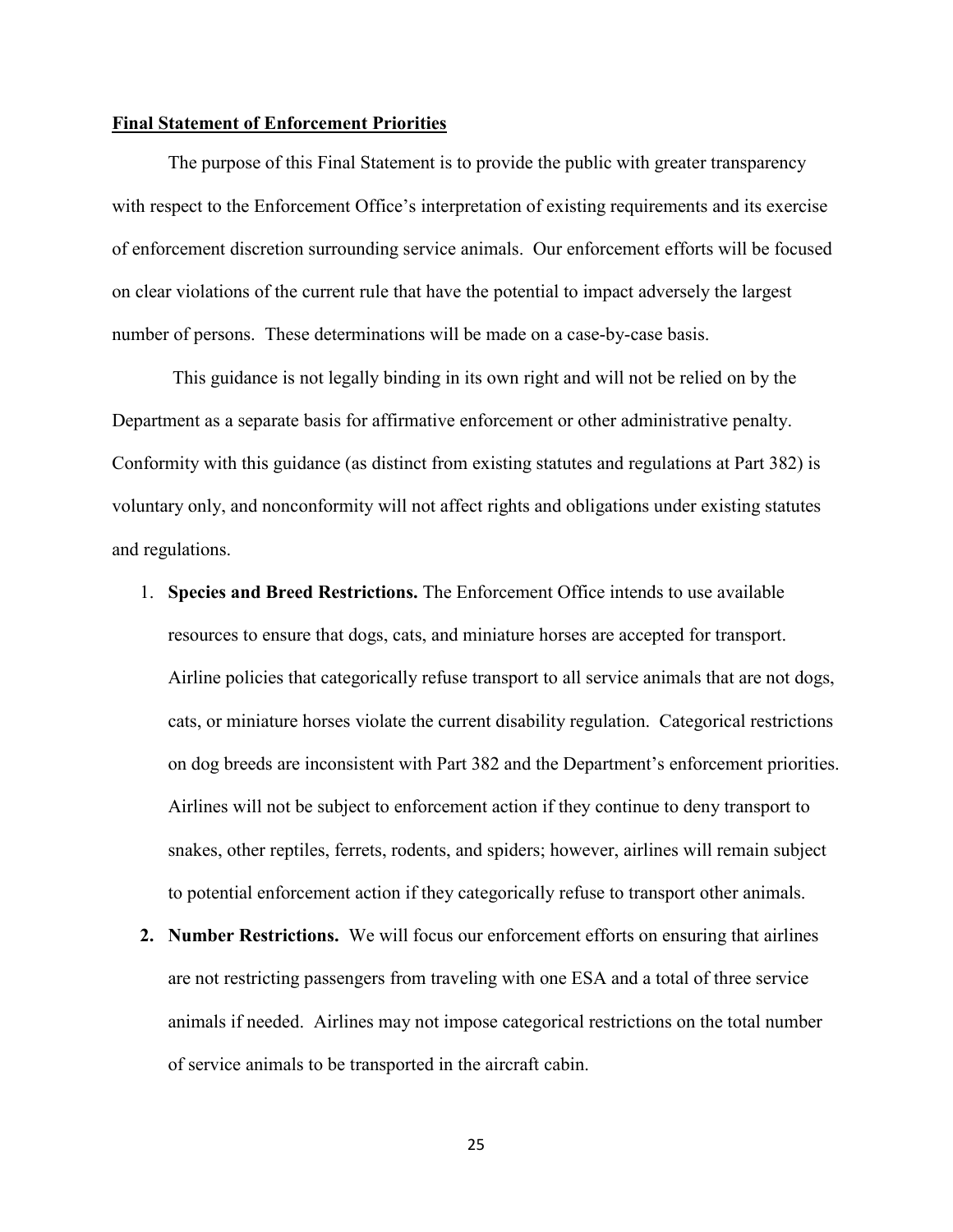- **3. Weight Restrictions.** Airlines may not impose a categorical restriction on service animals over a certain weight, without regard to specific factors that would preclude transport of that animal in the cabin.
- **4. Age Restrictions.** We do not anticipate exercising our enforcement resources to ensure the transport of service animals that are clearly too young to be trained to behave in public.
- **5. Flight-Length Restrictions.** Airlines may not categorically restrict service animals on flights scheduled to last 8 hours or more, and would be subject to potential enforcement action if they do so. On flights scheduled to last 8 hours or more, airlines may ask for 48 hours' advance notice, early check-in, and documentation that the animal will not need to relieve itself on the flight or that it can do so in a way that does not create a health or sanitation issue on the flight.
- **6. Proof that an Animal is a Service Animal**. If a passenger's disability is not clear, airlines may ask limited questions to determine the passenger's need for the animal even if the animal has other indicia of a service animal such as a harness, vest, or tag.
- **7. Documentation Requirements.** We do not anticipate taking enforcement action against an airline for asking users of any type of service animal to present documentation related to the animal's vaccination, training, or behavior, so long as it is reasonable to believe that the documentation would assist the airline in determining whether an animal poses a direct threat to the health or safety of others. We will monitor airlines' animal documentation requirements to ensure that they are not being used to unduly restrict passengers with disabilities from traveling with their service animals. Airlines may ask or encourage an ESA and PSA user to submit the medical form provided on the airline's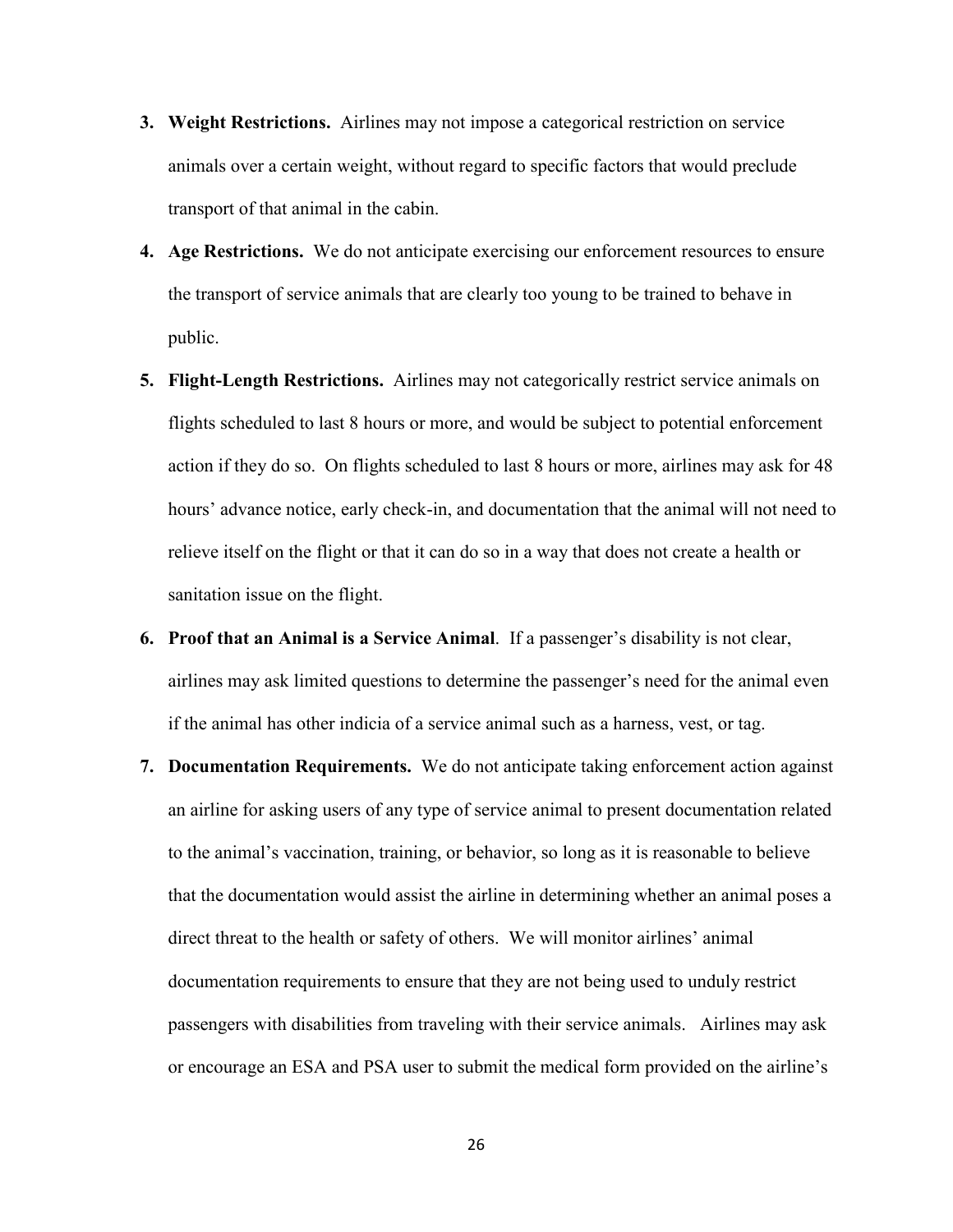web site, but may not reject documentation provided by an ESA or PSA user from a licensed mental health professional treating the passenger that meets all of the criteria found in the rule itself.

- **8. Lobby Verification.** We do not anticipate taking enforcement action against an airline if it requires passengers with ESAs or PSAs to present service animal documentation in the lobby/ticket counter area, rather than the gate/sterile area.
- **9. Advance Notice/Check-In.** Airlines may require ESA/PSA users to provide up to 48 hours' advance notice of travel with an ESA/PSA, and may require ESA/PSA users to appear in the lobby for processing of service animal documentation up to one hour prior to the check-in time for the general public. However, airlines may not require non-ESA/PSA users to provide advance notice of travel with a service animal, or require non-ESA/PSA users to appear in the lobby for processing of service animal documentation.
- **10. Containment.** We will exercise our discretion with respect to containment issues for all service animals on a case-by-case basis, with a focus on reasonableness. For example, in general, tethering and similar means of controlling an animal that are permitted in the ADA context would appear to be reasonable in the context of controlling service animals in the aircraft cabin. Other factors bearing on reasonableness include, but are not limited to, the size and species of the animal, the right of other passengers to enjoy their own foot space, and the continued ability of the animal to provide emotional support or perform its task while being restrained or kept in a pet carrier.

## **Effective Date**

This Final Statement is effective upon publication. Airlines are expected to review their policies and revise them, if necessary, to comply with the Department's disability regulation.

27